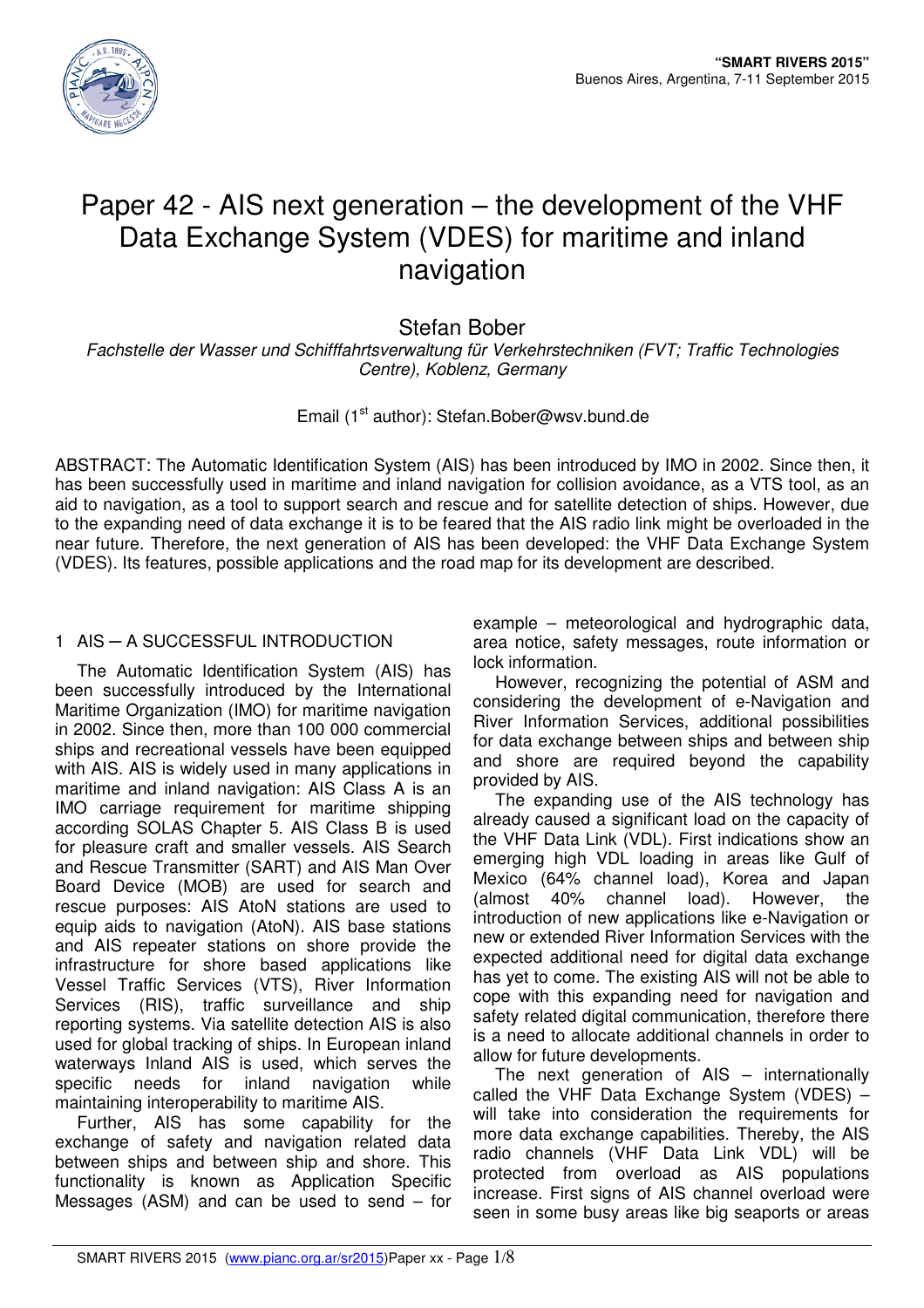

with a high amount of recreational vessels using AIS.

International organizations like the International Telecommunication Union (ITU), the International Maritime Organization (IMO) and the International Association of Maritime Aids to Navigation and Lighthouse Authorities (IALA) have recognized the growing use of AIS as well as the increasing need for data communication. Therefore, they have started the development of the next generation of AIS – the VDES. VDES will include the original function of AIS; it will provide extra channels for Application Specific Messages as well as additional functions of higher data exchange capability considering requirements for data communication like data protection or the assurance of data delivery. The VDES will provide terrestrial data communication as well as satellite components using VHF radio channels.

# 2 THE CONCEPT OF VDES

VDES aims for protecting the original functions of AIS while providing additional capacity for a wide range of applications in maritime safety communication. VDES is intended to be a globally available digital data exchange system dedicated to maritime safety, security, efficiency and the protection of the environment.

VDES has the potential to support maritime data communication, e-Navigation, River Information Services and possibly the modernization of GMDSS (Global Maritime Distress and Safety System).

VDES is a technological concept utilizing terrestrial and satellite radio communication links in the VHF maritime mobile band to facilitate globally interoperable digital data exchange between ships, between ships and shore, between shore and ships and between ship and satellite.

The concept of VDES comprises the functions of the existing AIS, an additional communication link for the exchange of Application Specific Messages (ASM) and an additional communication link enabling higher capacity VHF digital data exchange (VDE). The concept includes terrestrial radio communication links as well as the satellite radio communication links in the VHF maritime mobile band.

Figure 1 explains the various functions of the VDES providing a robust data exchange between ships, shore and satellite.



Figure 1: VDES functions for data exchange between ships, shore and satellite.

The functions of the VDES can be summarized as follows.

#### 2.1 Automatic Identification System

The existing Automatic Identification System (AIS) as defined by IMO and ITU will be kept unchanged in its original purpose to provide identification and navigation data to support ship to ship collision avoidance, VTS, tracking of ship and locating in search and rescue. AIS position reports and ship data reports, AIS AtoN message and AIS SART messages will stay on channels AIS 1 and 2. For long range tracking of AIS channels 75 and 76 are used.

The existing ASM on the AIS channels will be gradually moved towards the new ASM channels to ease the channel load for the original AIS functions.

#### 2.2 Application Specific Messages

The function of Application Specific Messages (ASM) is known from the existing AIS. ASM provides a kind of container for data which are supplied by external applications. The data structure and its interpretation must be known by the recipient to be able to decode and understand the content of the ASM.

IMO has defined several international Application Specific Messages like meteorological and hydrographical data, area notice or route information. In addition, regional defined ASM are used, e.g. in St. Lorenz Sea Way and in inland navigation. The use of ASM is slowly growing. With the introduction of e-Navigation and the increasing use of River Information Services the use of ASM is expected to rapidly increase due to the expanding need for digital data exchange.

VDES will provide ASM channels that might have higher capacity than AIS, however, the data structure of the messages shall remain as defined in AIS. This will allow for gradual transfer of existing ASM from the AIS channels to the new VDES ASM channels.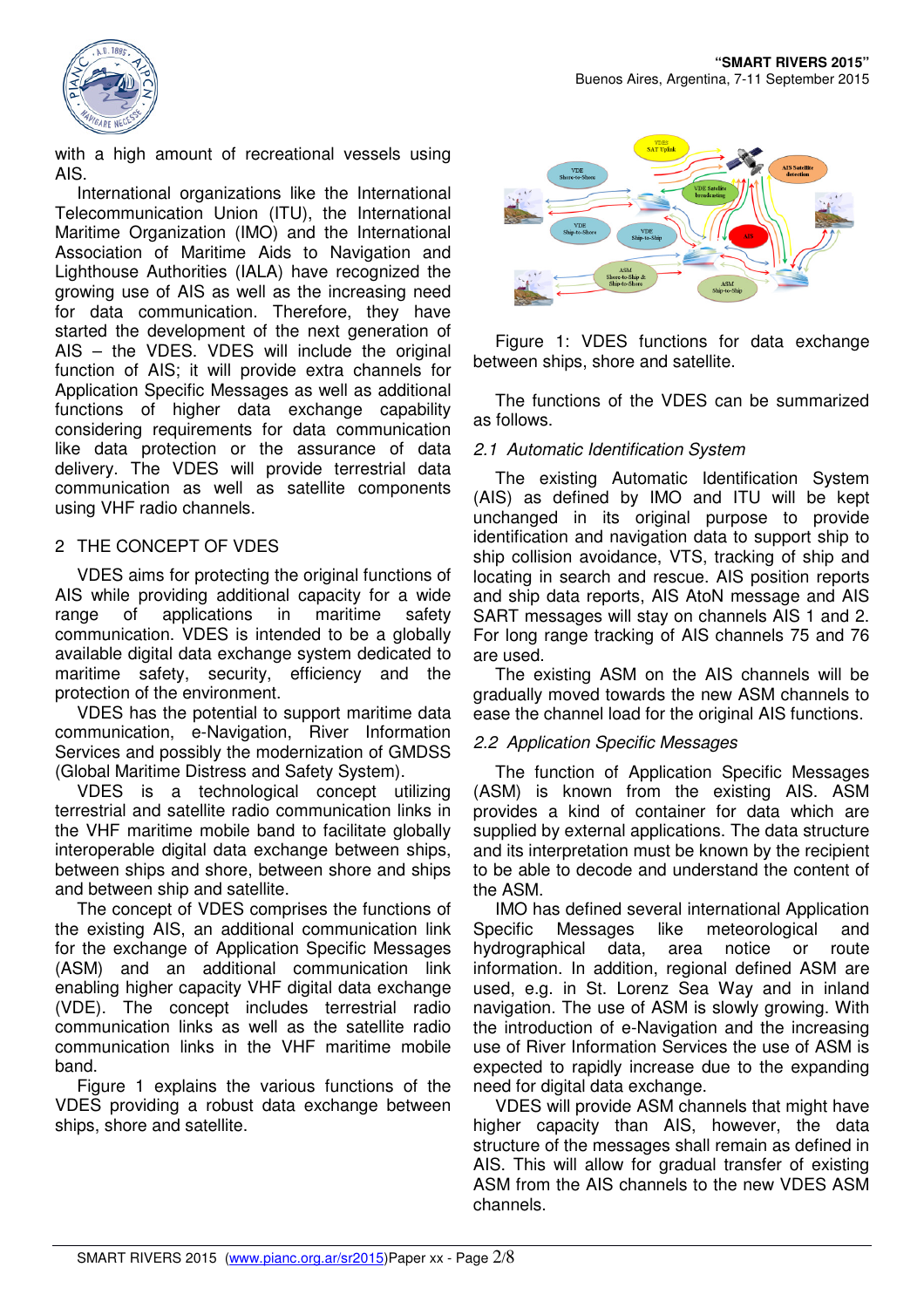

Utilizing the higher capacity of the ASM channel may allow acknowledging the reception of ASM and thus enabling an automatic delivery assurance of the ASM.

All new ASM and gradually all existing ASM should be transmitted on the VDES ASM channels.

#### 2.3 VHF Data Exchange terrestrial

The VHF Data Exchange terrestrial (VDE terrestrial) will facilitate a seamless data exchange to enhance digital radio communication beyond the capabilities of ASM.

VDE terrestrial will enable a two way terrestrial data exchange between ships and between ships and shore in coastal coverage areas. The VDE may provide up to 32 times higher capacity than AIS. This will allow for data exchange which is not bound to the message structure of ASM. It will enable a whole range of new applications which may require data exchange of higher volume.

#### 2.4 VHF Data Exchange by satellite

The VHF Data Exchange by satellite (VDE SAT) will provide data exchange between ships and shore via satellite. This will enable a global coverage of the VHF data exchange. VDE SAT should complement the VDES terrestrial outside the coast station coverage area. This will extend the VDES coverage to high sea, to polar regions and to remote areas, where no shore infrastructure is available.

#### 2.5 VHF Data Exchange satellite reception (satellite uplink)

Like the satellite reception of AIS today, satellites which are equipped with the appropriate VDES receivers can receive data exchange transmissions from the ships.

For AIS and ASM this will be most likely the reception of the regular terrestrial transition. For satellite reception of VDE transmissions an optimized protocol for satellite reception might be used to ensure a robust data exchange from ship to satellite.

VDE transmission received by satellite (satellite uplink) will be forwarded from the satellite to a ground station on earth and from there further to the shore based user.

#### 2.6 VHF Data Exchange satellite transmission (satellite downlink)

VDES will provide the capability for data transmission from satellite to one or more ships. VDES satellite transmission will allow sending data to ships at high sea, in remote areas or in the polar region.

The capability of satellite reception and satellite transmission of VDES has the potential to provide a mechanism to ensure high confidence of data delivery through the acknowledgement of message reception by ships or by satellite depending on the direction of the data exchange.

Table 1 provides a summary of the different functions of VDES and their envisaged functionality.

| <b>VDES</b><br>functions        | <b>VHF Data Communications</b>                                                                                                                                                    |                                                                                                                                   | <b>AIS</b>                                                                                                                                                        |                                                                                                          |
|---------------------------------|-----------------------------------------------------------------------------------------------------------------------------------------------------------------------------------|-----------------------------------------------------------------------------------------------------------------------------------|-------------------------------------------------------------------------------------------------------------------------------------------------------------------|----------------------------------------------------------------------------------------------------------|
|                                 | ASM                                                                                                                                                                               | <b>VDE</b>                                                                                                                        | AIS for<br>safety of<br>navigation                                                                                                                                | AIS long<br>range                                                                                        |
| Functionality                   | Marine<br>safety<br>information<br>Marine<br>security<br>information<br>Short safety<br>related<br>messages<br>General<br>purpose<br>information                                  | General<br>purpose<br>data<br>exchange<br>Robust high<br>speed data<br>exchange<br><b>VDE</b><br>satellite<br>communi-<br>cations | Safety of<br>navigation<br>Maritime<br>locating<br>devices                                                                                                        | Satellite<br>detection<br>of AIS<br>Locating<br>during<br>SAR                                            |
| Applications                    | Area<br>warnings<br>and advice<br>Meteorolo-<br>gical and<br>hydrogra-<br>phic data<br>Traffic<br>manage-<br>ment<br>Ship-shore<br>data<br>exchange<br>Channel<br>manage-<br>ment | High<br>message<br>payload<br>Satellite<br>commun-<br>ications                                                                    | Ship to<br>ship<br>collision<br>avoidance<br>VTS<br>Tracking<br>of ships<br>Locating<br>in SAR<br><b>VDL</b><br>control (by<br>Base<br>Station)                   | Detection<br>of vessels<br>by coastal<br>states<br>beyond<br>range of<br>coastal<br>AIS base<br>stations |
| Message<br>types                | IMO SN.1/<br>Circ.289<br>international<br>application<br>specific<br>messages<br>Regional<br>application<br>specific<br>messages<br>Base<br>Station                               |                                                                                                                                   | Vessel<br>identifi-<br>cation<br>Vessel<br>dynamic<br>data<br>Vessel<br>static data<br>Voyage<br>related<br>data<br>Aids to<br>Naviga-<br>tion<br>Base<br>Station | Long<br>range<br>detection<br>of AIS                                                                     |
| Radio<br>channels<br>(proposed) | Proposed<br>channels 27<br>and 28<br>(simplex)                                                                                                                                    | Proposed<br>channels<br>24, 84, 25,<br>85, 26, 86                                                                                 | AIS-1 and<br>AIS-2<br>(simplex)                                                                                                                                   | Channels<br>75 and 76<br>(simplex)                                                                       |

Table 1: Functions of VDES and their envisaged functionality.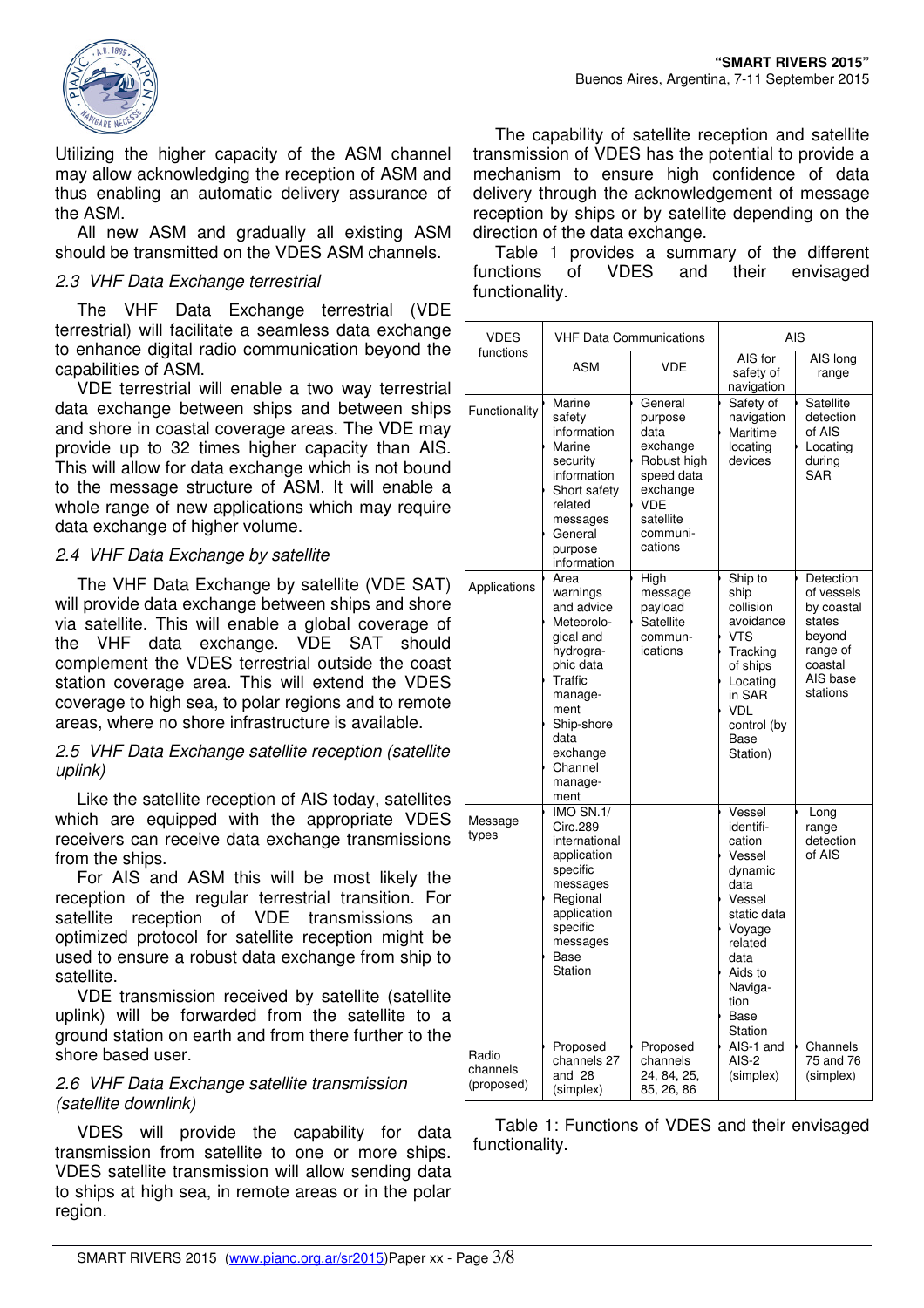

# 3 TECHNICAL CHARACTERISTICS OF VDES

At the World Radio Conference 2012 (WRC 12) the ITU has allocated a set of radio channels in the VHF maritime mobile band<sup>i</sup> to permit their use by digital systems. Furthermore ITU encourages studies for enhanced AIS technology applications and enhanced radio communication<sup>"</sup>. This matter will be further discussed at WRC 15 under agenda item 1.16.

The VDES concept intends to use the channels permitted for digital data communication. Some of the channels are already assigned for testing future AIS applications; they are planned as ASM channels. Other channels that shall be used for VDE in the future still need assignment by ITU.

An example for a channel plan of globally available VHF radio channels for VDES is shown in Figure 2. Future studies and tests may require amendments for the final arrangement of channels.



VDES transmission channels in high frequency range of the VHF maritime mobile band

Figure 2: Example of channel designation for VDES in the VHF maritime mobile band.

Figure 2 shows the usage of VHF channels by VDES. AIS 1, AIS2, ASM1 and ASM2 are simplex channels used by ship station and shore station transmission and reception of messages. Channel 75 and 76 are used for AIS long range transmissions.

The VDE channels are duplex channels (blue colour). Four of the six 25 kHz bandwidth channels may be bundled to a 100 kHz wide band channel for higher data rate. Channels in the low frequency range of the maritime mobile band (dark blue) are used for ship station transmission. Channels in high frequency range (light blue) are used for shore station transmission as well as for ship station transmission operating in simplex mode (ship to ship data exchange). VDE channels in the high frequency range are also used for satellite to ship transmissions (satellite downlink). VDE channels in the low frequency range and the ASM channels are used for ship to satellite transmissions (satellite uplink).

The VDES concept utilises technical characteristics specified in Recommendation ITU-R M.1842<sup>iii</sup>. This recommendation describes general transceiver characteristics for digital data exchange systems ranging from 25 kHz bandwidth providing 43 kbps data rate to 100 kHz bandwidth providing 307 kbps.

Further considerations need to address standardized communication protocols, coverage range, robustness, channel spacing data rate and modulation schemes.

Sharing the same radio channels by all VDES participants worldwide is the most efficient use of the spectrum in the VHF maritime mobile band as requested by ITU. However, the VDES shall always give priority to AIS position reporting and safety related information and shall not impair the functions of Digital Selective Coding (DSC), voice distress and safety communication on Channel 16.

ITU-R Working Party 5B is developing a new Recommendation on Technical Characteristics for VHF Data Exchange Systems (VDES) in the VHF maritime mobile band. This recommendation will define the functions of VDES and its performance on the radio channels.

Further steps towards the implementation of VDES are needed. VHF channels need to be assigned for VDES, technical standards need to be drafted, VDES equipment needs to be developed and prototype stations need to be tested.

VDES is envisioned to play an important role for digital data exchange in safety radio communication. It will supplement existing systems like VHF voice radio telephony, DSC and GMDSS and pave the way for e-Navigation, future RIS applications and possibly the modernization of GMDSS.

VDES is not intended to be a free public correspondence service, but it can be easily complemented and expanded by commercially available data services, thus serving the needs for commercial and public communication.

# 4 VDES APPLICATIONS

The following section provides some examples of possible applications of VDES in maritime as well as in inland navigation. The stated examples are derived from discussions within the International Maritime Organization IMO, the International Association of Maritime Aids and Lighthouse Authorities IALA and the European River Information Services Expert Groups for inland navigation.

Since VDES is designed to be a higher speed, robust and global data exchange system in VHF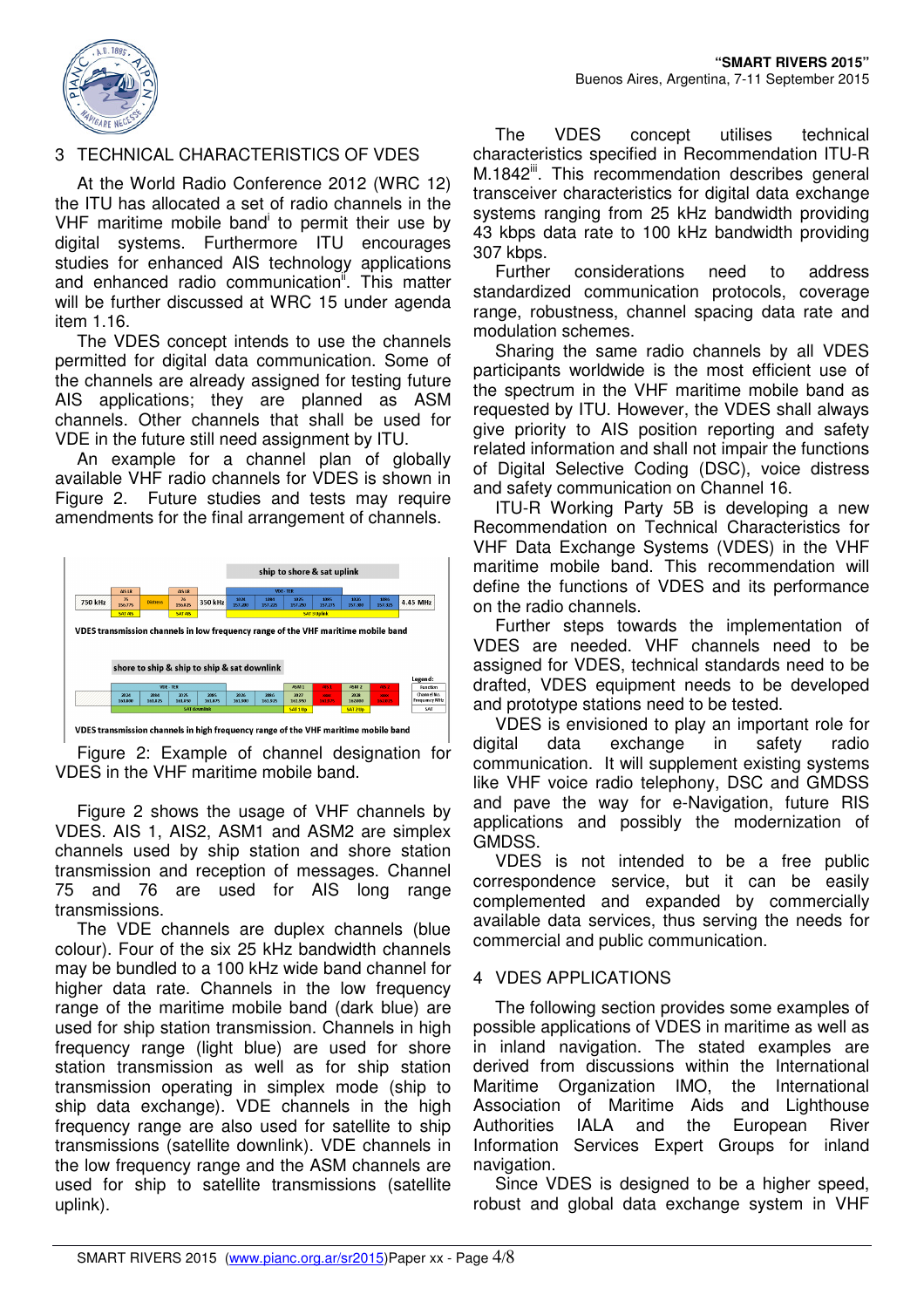

band, the most possible application is e-Navigation that is aimed to enhance berth to berth navigation and related services, for safety and security at sea and protection of the marine environment. However, VDES is not limited to e-Navigation only. The capability of VDES will also enhance River Information Services in inland waterways and improve other activities such as efficiency of shipping and logistics.

#### 5 VDES APPLICATIONS IN E-NAVIGATION

In 2010, IMO defined the following international AIS Application Specific Messages<sup>iv</sup>:

- Number of persons on board
- VTS-generated/synthetic targets
- Clearance time to enter port
- Marine traffic signals
- Berthing data
- Weather observation report from ships
- Area notice broadcast
- Area notice addressed
- Extended ship static and voyage-related data
- Dangerous cargo indication
- Environment
- Route information broadcast
- Route information addressed
- Text description broadcast
- Text description addressed
- Meteorological and hydrographic data
- Tidal window

In the development of its e-Navigation strategy IMO has defined three potential solutions which will benefit from the VDES:

- Means for standardized and automated reporting (S2)
- Improved reliability, resilience and integrity of bridge equipment and navigation information (S3)
- Improved communication of VTS Service Portfolio (S9)

Standardized and automated reporting (S2) can be supported by two ASMs, "Extended ship static and voyage-related data" and "Dangerous cargo indication". The ASM "Extended ship static and voyage-related data" contains various information such as air draught, last port of call, SOLAS equipment status, VHF working channel, type of bunker oil. The ASM "Dangerous cargo indicator" contains amount and type of dangerous cargo using IMDG code, IGC code, BC code or MARPOL list. Therefore these two ASMs will be directly converted to VDES applications and, if necessary, additional

information, for example ISPS code, will be incorporated into the application.

**"SMART RIVERS 2015"** 

However, in order to exchange such information by VDES, security should be considered. AIS has been designed as an open system and thus it is difficult or even impossible to secure its data. By using VDES, protection of data will become possible by encryption or authentication.

There are many ASMs for improved reliability, resilience and integrity of bridge equipment and navigation information (S3). For instance, the ASM "Meteorological and Hydrographic data" provides weather data in an internationally standardized form. Other ASMs such as "Clearance time to enter port", "Marine traffic signals", "Berthing data", "Area notice", "Environment", "Tidal window" are also useful for navigation information- These -ASMs will also be directly converted to VDES applications.

Regarding improved communication of VTS Service Portfolio (S9) there are two ASMs: "VTSgenerated/synthetic targets" and "Route information". The ASM "VTS-generated/synthetic targets" can transmit four targets in one message using two slots. VDES will be able to increase the number of the targets in one message. The ASM "Route information" can transmit 16 way points in one message using five slots. VDES will also be able to increase the number of the way points.

#### 6 VDES APPLICATIONS IN GMDSS

VDES has also the potential to become a useful and valuable tool in the future GMDSS, especially for the promulgation of MSI and assistance to SAR operation.

Since ASM "Area notice" already has the capability of transmitting and receiving Maritime Safety Information (MSI) in machine readable format, VDES may support this functionality, especially the function of Navigational Warning and Notice to Mariners. The ASM "Area notice" can draw a circle, rectangle, sector, polyline or polygon with associated text on a navigational display. VDES will be able to draw a more complex shape or figure using its higher speed data transmission capability. With regard to this possible application, using VDES satellite downlink capability, it will also be possible to inform ships of the ice boundary in polar areas for the safety of navigation.

The ASMs "Number of persons on board", "Extended ship static and voyage-related data" and "Dangerous cargo indication" will provide useful and valuable information to search and rescue (SAR) operation. VDES application will be able to include the same information and to improve it by additional necessary or supplemental information of SAR operation such as SAR pattern.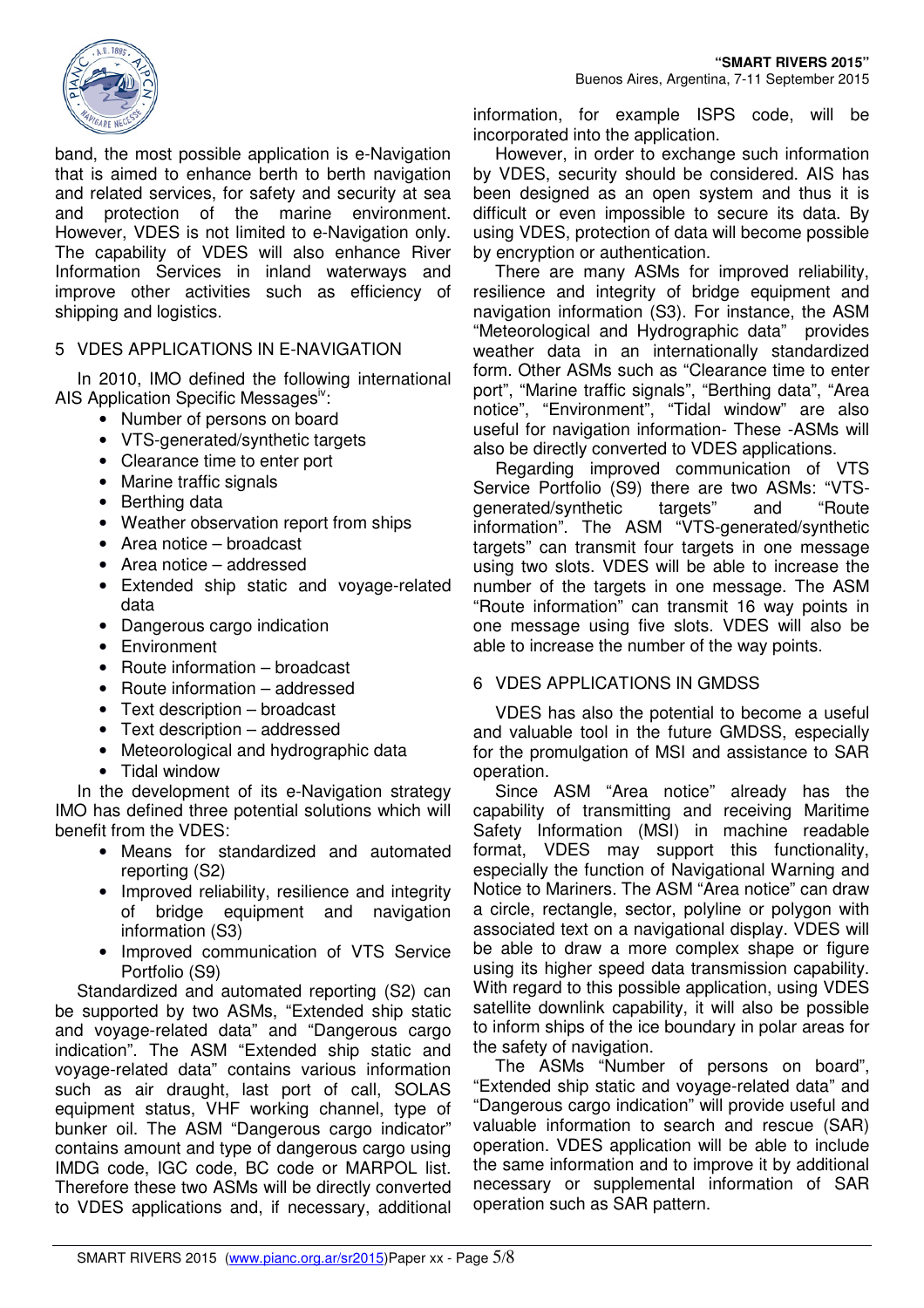

# 7 VDES APPLICATIONS IN RIS

In the framework of RIS and the use of Inland AIS in Europe several inland application specific messages are defined which may benefit from VDES, i.e.:

- Estimated Time of Arrival (ETA) at lock/bridge/terminal
- Requested Time of Arrival (RTA) at lock/bridge/terminal
- Weather warnings (EMMA)
- Water level
- Signal status
- Inland number of persons on board

In addition to those already defined messages further inland application specific messages are in development by the European Vessel Tracking and Tracing Expert Group:

- Bridge clearance message
- Standardized Safety-Related Message (SSRM)
- Convoy message

The ETA message might be sent from ship to shore (lock, movable bridge or terminal) in order to inform that the vessel is heading towards the object and desires handling (locking, passing, berthing, transhipment, etc.) at the submitted date and time.

The RTA message might be sent as an answer from the shore location to the vessel to confirm the requested time of arrival or to propose a different schedule. An RTA message might also be solely initiated by a shore application, e.g. a lock, to inform the addressed ship of the requested time of arrival.

The EMMA warning might be used to warn shippers on the ECDIS screen of heavy weather conditions. It will not replace the Notices to Skippers warnings. This message might be used locally.

The Water Level message might be sent from shore only, to give water level information to all vessels in a certain area. This message should give actual values of the current water level in the area of interest in which the vessel is navigating.

The Signal Status message might be sent by base stations only to inform about the status of different light signals to all vessels in a certain area.

The Bridge Clearance message might be sent by a shore station to inform about the minimum vertical clearance of a certain bridge opening.

The Standardized Safety-Related Message (SSRM) might be sent by shore station information about unplanned incidents of temporary nature in a certain area on the waterway.

The Convoy Message might be sent by vessels sailing in pushed convoys to inform about the size and the outline of the convoy. The main target group are lock operators to receive barge IDs and convoy outline in advance. Also logistics users could benefit from the possibility of tracking single barges.

VDES is suitable for transferring tactical information regarding the vessel's navigation or the efficiency of the voyage. Information which needs to be up to date as well as information on short notice are suitable to be provided using VDES. This is in port areas and waterways with well-established shore base infrastructure as well as in remote areas via satellite communication.

In the course of the introduction of VDES it can be expected that many other application specific messages will be defined as soon as the benefits of an established machine to machine communication between ships and between ship and shore is fully understood.

#### 8 OTHER VDES APPLICATIONS

Besides its contribution to e-Navigation, GMDSS and RIS, VDES will contribute to the efficiency of shipping and other purposes.

The ASM "Weather observation report from ships" automatically sends a weather report observed by a ship navigating on sea. Then the shore authority collects the report via satellite. At present, a lack of appropriate connection between AIS and weather sensor or measuring device onboard prevents the usage of this message. As the ocean largely affects world climate, collecting more data of ocean weather will significantly contribute to the prediction of climate change and thus to the protection of marine environment. If VDES is equipped with a port to connect a weather sensor or a measuring device, this application will become very helpful to automatically collect the data of the ocean.

The ASM "Berthing data" sends useful information of berthing such as water depth, length, mooring position, type of service available to a ship from the shore authority. VDES will be able to send more data or information regarding the berthing and it will be useful for the efficiency of navigation.

Another new possible application of VDES is remote sensing of a ship or of the equipment condition of a ship via satellite. Using this application, manufacturers will be able to monitor the ship or its equipment from shore side and might prevent a failure of the ship or its equipment in advance.

#### 9 COORDINATION OF APPLICATIONS

As mentioned above, VDES will be able to accommodate various applications, that will contribute to the implementation of e-Navigation and RIS. However, in order to utilize these possible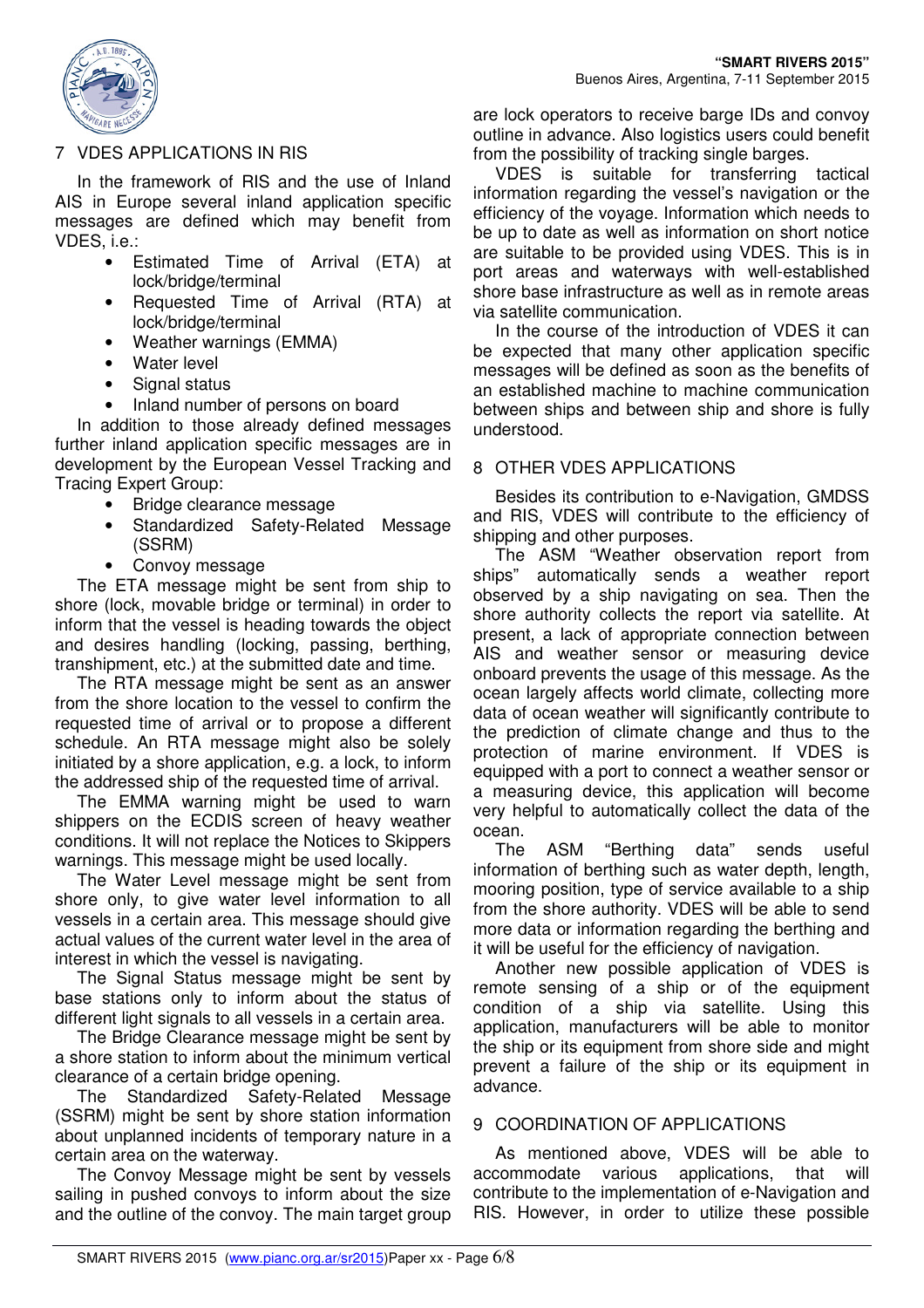

applications, the key element is not only VDES. The integration and presentation of available information in graphical displays received via communication equipment is also a very important aspect for the success of VDES. Therefore the development of VDES should be coordinated and harmonized with the development of the appropriate displays for the applications like e-navigation and RIS.

# 10 ROADMAP AND TEST BED

A possible roadmap of the development and implementation of VDES is shown in Figure 3 as drafted by IALA.



Figure 3: Possible Roadmap for VDES.

As shown in this roadmap, VDES will be implemented in two steps, terrestrial and satellite. For the terrestrial part, some radio manufacturers are developing prototype VDES radios for field tests including sea trials. Simultaneously, studies will prove that the satellite VDES will not interfere with other land VHF communication. The results of those studies are submitted to World Telecommunication Conference 2015 (WRC-15) and, if appropriate, WRC-15 will allocate new frequencies for VDES.

Assuming the new frequencies allocation, the development of VDES standards by ITU and IEC will be started. During the development, it is important to evaluate the usability of VDES. VDES test beds will be conducted similar to e-Navigation test beds such as EfficienSea project, MONALISA project and ACCSEAS project. To cover as much aspects as possible of VDES, the different test beds should be coordinated and harmonized. The IALA e-Navigation Committee has already started to develop the basis for the coordination and harmonization.

One of the major events in the development of VDES will be the launch of experimental satellites for VDES. By the means of these experimental satellites, the technical features of satellite VDES communication will be established.

For the terrestrial VDES, shore stations will be constructed to cover littoral VDES communication, since one of the important roles of VDES is to exchange digital data between shore authorities and ships. Like AIS shore infrastructure, VDES shore stations will be set up gradually to cover busy areas first and, in the course of the introduction of e-Navigation communication, it will be networked regionally, nationally and even internationally. After the establishment of VDES shore station network, VDES will be given the initial operation capability (IOC) and ships will be able to receive numerous data containing various important information for the safety and efficiency of navigation in littoral area by 2018.

Compared with the terrestrial VDES, the satellite VDES may need more time for the implementation. In order to ensure world-wide coverage in nearly real time, several satellites including polar orbit satellites for the coverage of remote region will be needed along with the establishment of earth stations. Since the operation of these satellites will require coordination, a coordination body should be established. This body will be connected to the VDES shore station network. So the full operation capability (FOC) of VDES will be established. If things go well, the FOC of VDES will start in 2020.

#### 11 CONCLUSION

The VHF Data Exchange System has the potential to play a major role in digital radio communication for shipping and thus become a cornerstone for the introduction of e-Navigation, GMDSS and River Information Services. VDES integrates the function of AIS, ASM and VDE using terrestrial and satellite communication and is capable of facilitating numerous applications for safety and security of navigation, efficiency of shipping and the protection of the maritime environment. Along with the development of the technical characteristics of VDES, applications and other relevant features need to be developed based on user requirements.

VDES will ensure a harmonized and standardized digital data exchange system and those will be a further step into the digital world of maritime communication.